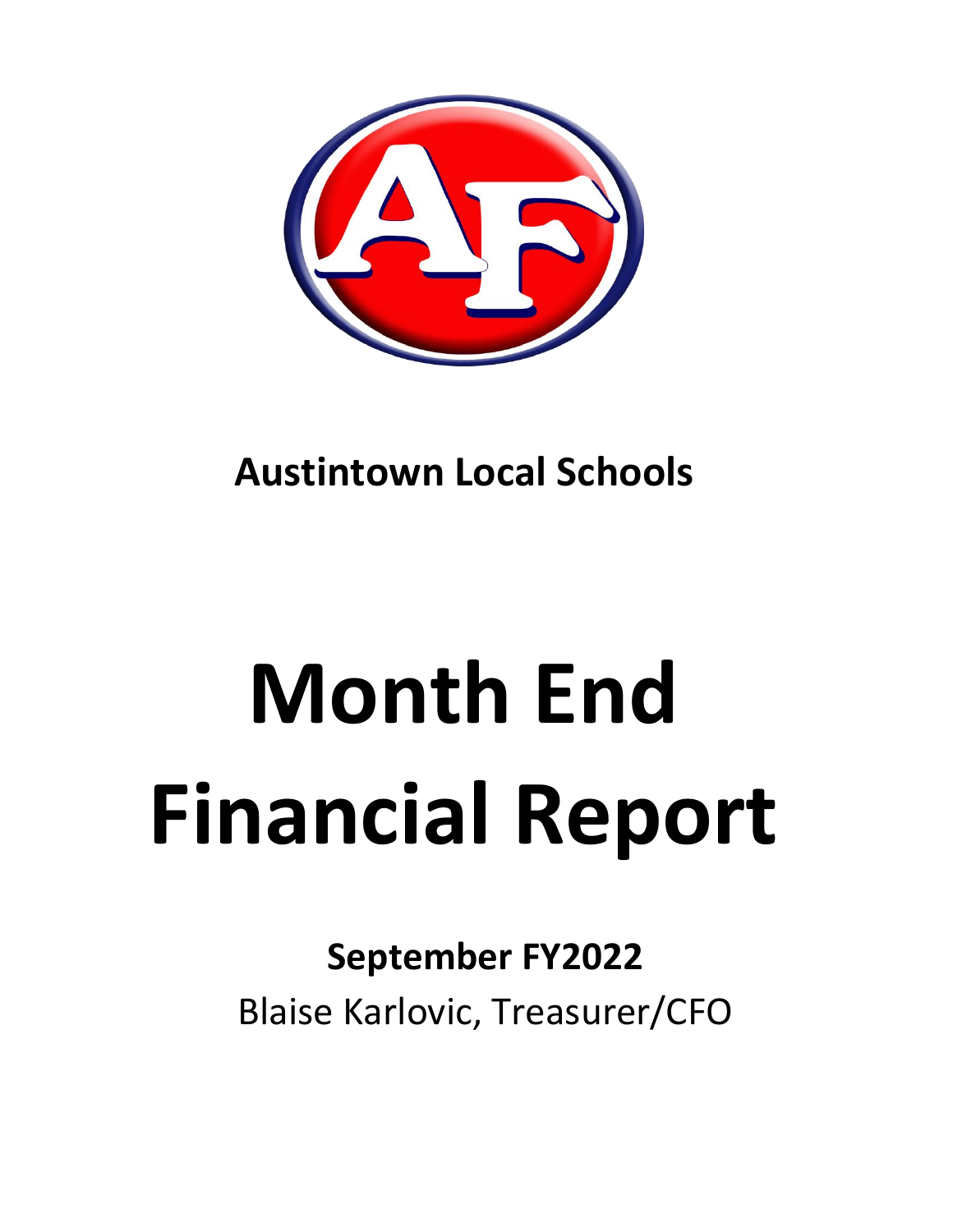#### **AUSTINTOWN LOCAL SCHOOL DISTRICT MONTH END REPORT FOR SEPTEMBER FISCAL YEAR 2022 CASH POSITION REPORT**

|                                         |                         |                     |    | FISCAL YEAR 2022        |                                   |      | FISCAL YEAR 2022         |        |                                                   |    |                     |      |                                               |     |                     |
|-----------------------------------------|-------------------------|---------------------|----|-------------------------|-----------------------------------|------|--------------------------|--------|---------------------------------------------------|----|---------------------|------|-----------------------------------------------|-----|---------------------|
|                                         |                         | <b>JULY 1, 2021</b> |    | <b>MONTH TO DATE</b>    | FISCAL YEAR 2022                  |      | <b>MONTH TO DATE</b>     |        | FISCAL YEAR 2022                                  |    |                     |      | <b>OUTSTANDING</b>                            |     | <b>UNENCUMBERED</b> |
| <b>FUND</b>                             | <b>FUND DESCRIPTION</b> | <b>CASH BALANCE</b> |    | <b>RECEIPTS</b>         | <b>RECEIPTS</b>                   |      | <b>EXPENDITURES</b>      |        | <b>EXPENDITURES</b>                               |    | <b>CASH BALANCE</b> |      | <b>ENCUMBRANCES</b>                           |     | <b>CASH BALANCE</b> |
|                                         |                         |                     |    |                         | <b>GENERAL FUND</b>               |      |                          |        |                                                   |    |                     |      |                                               |     |                     |
| 001 GENERAL FUND                        |                         | $$13,879,600.39$ \$ |    |                         | 1,787,739.89 \$ 13,663,958.23 \$  |      | 3,408,167.06 \$          |        | 10,625,944.30 \$ 16,917,614.32 \$ 2,818,520.00 \$ |    |                     |      |                                               |     | 14,099,094.32       |
|                                         |                         |                     |    |                         | <b>DEBT SERVICE FUND</b>          |      |                          |        |                                                   |    |                     |      |                                               |     |                     |
| 002 BOND RETIREMENT                     |                         | \$3,586,200.64\$    |    | \$<br>$\sim 100$        | 1,299,000.00 \$                   |      | $\sim$                   | - \$   |                                                   |    |                     |      | 859,436.41 \$ 4,025,764.23 \$ 2,635,626.16 \$ |     | 1,390,138.07        |
|                                         |                         |                     |    |                         | <b>CAPITAL IMPROVEMENT FUNDS</b>  |      |                          |        |                                                   |    |                     |      |                                               |     |                     |
| 003 PERMANENT IMPROVEMENT               |                         | \$2,958,803.52\$    |    |                         | Ś.<br>$\blacksquare$              | S.   | 298,386.46 \$            |        | 603,988.83 \$                                     |    | 2,354,814.69 \$     |      | 497,637.38 \$                                 |     | 1,857,177.31        |
| 004 BUILDING                            | Ś.                      | 125,713.75 \$       |    |                         |                                   | Ŝ    |                          | \$     |                                                   | ς  | 125,713.75 \$       |      |                                               | -S  | 125,713.75          |
| 070 CAPITAL PROJECTS                    |                         | $$3,218,124.25$ \$  |    |                         |                                   |      |                          | \$     |                                                   | Ŝ  | 3,218,124.25 \$     |      | $\blacksquare$                                | \$  | 3,218,124.25        |
| TOTAL CAPITAL IMPROVEMENT FUNDS         |                         | \$6,302,641.52\$    |    |                         |                                   |      | 298,386.46 \$            |        | 603,988.83 \$                                     |    | 5,698,652.69 \$     |      | 497,637.38 \$                                 |     | 5,201,015.31        |
|                                         |                         |                     |    |                         | <b>SPECIAL REVENUE FUNDS</b>      |      |                          |        |                                                   |    |                     |      |                                               |     |                     |
| 006 FOOD SERVICE                        | \$                      | 716,690.95 \$       |    | 47,956.86 \$            | 91,202.97 \$                      |      | 153,216.20 \$            |        | 397,893.01 \$                                     |    | 410,000.91 \$       |      | 759,231.74 \$                                 |     | (349, 230.83)       |
| 018 PUBLIC SCHOOL SUPPORT               |                         | 176,171.09 \$       |    | 25,980.14 \$            | 32,632.87 \$                      |      | $6,199.74$ \$            |        | 9,303.96 \$                                       |    | 199,500.00 \$       |      | 14,268.18 \$                                  |     | 185,231.82          |
| 019 OTHER GRANT                         |                         | 167,916.88 \$       |    | Ŝ                       | $\blacksquare$                    | -S   | 12,953.45 \$             |        | 24,838.46 \$                                      |    | 143,078.42 \$       |      | 7,075.52 \$                                   |     | 136,002.90          |
| 034 OSFC PROJ-.5 MILLS MAINTENANCE FUND |                         | 3,521,355.08 \$     |    |                         | \$<br>121,000.00                  | -\$  | 28,990.30 \$             |        | 32,094.12 \$                                      |    | 3,610,260.96 \$     |      | 30,165.18 \$                                  |     | 3,580,095.78        |
| 300 DISTRICT MANAGED ACTIVITY           |                         | 189,320.02 \$       |    | 65,825.19<br>-Ś         | 130,122.43                        | - S  | 60,471.02 \$             |        | 115,632.86 \$                                     |    | 203,809.59 \$       |      | 139,386.63                                    | - S | 64,422.96           |
| 451 NETWORK CONNECTIVITY                |                         |                     | S  | Ś                       |                                   |      | $\overline{\phantom{a}}$ | Ŝ.     |                                                   | Ŝ. |                     | -Ŝ   |                                               |     |                     |
| 467 STUDENT SUCCESS AND WELLNESS        |                         |                     | \$ | Ŝ                       |                                   |      | $30.24$ \$               |        | $30.24$ \$                                        |    | $(30.24)$ \$        |      |                                               |     | (30.24)             |
| 499 MISCELLANEOUS STATE GRANT FUND      |                         | 1,458.29            |    |                         |                                   |      |                          | Ś      |                                                   | -S | 1,458.29 \$         |      |                                               |     | 1,458.29            |
| 507 ESSER FEDERAL RELIEF FUND           |                         | $(426, 289.74)$ \$  |    | 542,798.05<br>-Ś        | 1,162,510.71                      | -S   | 176,128.82 \$            |        | 836,207.81 \$                                     |    | $(99,986.84)$ \$    |      | 490,744.23                                    |     | (590, 731.07)       |
| 510 CORONA VIRUS RELIEF FUND            |                         |                     | -Ś | Ś                       |                                   | Ŝ    | $1,002.75$ \$            |        | 3,008.25 \$                                       |    | $(3,008.25)$ \$     |      | 11,888.85                                     | - S | (14,897.10)         |
| 516 FY19 Title VI-B                     |                         | (41,791.73) \$      |    | 58,923.05<br>- \$       | 138,617.08                        | - Ś  | $101,668.53$ \$          |        | 205,867.60 \$                                     |    | $(109, 042.25)$ \$  |      | $\overline{\phantom{a}}$                      | .S  | (109, 042.25)       |
| 551 FY20 TITLE III                      |                         |                     | .S | Ś                       |                                   | Ŝ    | $\tilde{\phantom{a}}$    | Ŝ.     |                                                   | Ŝ. |                     | -Ŝ   |                                               | Ś   |                     |
| 572 TITLE I DISADVANTAGED STUDENTS      |                         | $(15, 462.88)$ \$   |    | 22,058.36<br>- Ś        | 79,104.28                         | - S  | 44,734.52 \$             |        | 178,117.40 \$                                     |    | $(114, 476.00)$ \$  |      | 74,689.34                                     | - S | (189, 165.34)       |
| 587 IDEA SPECIAL EDUCATION PRESCHOOL    |                         |                     | -S | S                       |                                   | S    |                          | \$.    |                                                   | -S |                     | - \$ |                                               | -S  |                     |
| 590 IMPROVING TEACHER QUALITY           |                         | $(1,531.09)$ \$     |    | Ś                       | 9,076.93 \$                       |      | 18,467.25 \$             |        | 29,276.42 \$                                      |    | $(21,730.58)$ \$    |      | 12,411.40 \$                                  |     | (34, 141.98)        |
| 599 MISCELLANEOUS FEDERAL GRANT FUND    |                         | 140,856.04 \$       |    | 2,391.24 \$             | 10,683.69 \$                      |      | 27,783.17 \$             |        | 47,991.61 \$                                      |    | 103,548.12 \$       |      | 40,479.44 \$                                  |     | 63,068.68           |
| TOTAL SPECIAL REVENUE FUNDS             |                         | 4,428,692.91 \$     |    | 765,932.89 \$           | 1,774,950.96 \$                   |      | 631,645.99 \$            |        | 1,880,261.74 \$                                   |    | 4,323,382.13 \$     |      | 1,580,340.51 \$                               |     | 2,743,041.62        |
| TOTAL ALL GOVERNMENTAL FUNDS            |                         | $$28,197,135.46$ \$ |    | $2,553,672.78$ \$       | 16,737,909.19 \$                  |      | 4,338,199.51 \$          |        | 13,969,631.28 \$ 30,965,413.37 \$                 |    |                     |      | 7,532,124.05 \$                               |     | 23,433,289.32       |
|                                         |                         |                     |    |                         |                                   |      |                          |        |                                                   |    |                     |      |                                               |     |                     |
|                                         |                         |                     |    |                         | <b>ENTERPRISE FUNDS</b>           |      |                          |        |                                                   |    |                     |      |                                               |     |                     |
| 020 SPECIAL ENTERPRISE FUND             |                         | \$.<br>59,227.55 \$ |    | 594.50 \$               | 594.50 \$                         |      | 5,907.86 \$              |        | 20,500.21 \$                                      |    | 39,321.84 \$        |      | 28,318.50 \$                                  |     | 11,003.34           |
|                                         |                         |                     |    |                         | <b>AGENCY FUNDS</b>               |      |                          |        |                                                   |    |                     |      |                                               |     |                     |
| 022 DISTRICT AGENCY                     | S                       | 27,426.80 \$        |    | s.<br>$\sim$            | ÷.                                | -\$  | $\sim$                   | $\sim$ | 8,949.49 \$                                       |    | 18,477.31 \$        |      | 1,300.00 \$                                   |     | 17,177.31           |
| 200 STUDENT MANAGED ACTIVITY            | S                       | 109,680.32 \$       |    | 17,142.20 \$            | 31,953.19 \$                      |      | 10,542.37 \$             |        | 17,568.67 \$                                      |    | 124,064.84 \$       |      | 12,861.74 \$                                  |     | 111,203.10          |
| <b>TOTAL AGENCY FUNDS</b>               | Ś                       | 137,107.12 \$       |    | 17,142.20 \$            | 31,953.19 \$                      |      | 10,542.37 \$             |        | 26,518.16 \$                                      |    | 142,542.15 \$       |      | 14,161.74 \$                                  |     | 128,380.41          |
|                                         |                         |                     |    |                         | <b>PRIVATE PURPOSE TRUST FUND</b> |      |                          |        |                                                   |    |                     |      |                                               |     |                     |
| 007 SPECIAL TRUST                       |                         | \$144,232.62\$      |    | $12.80 \quad $$         | $6,911.56$ \$                     |      | $500.00$ \$              |        | 18,956.00 \$                                      |    | 132,188.18 \$       |      | 3,770.00 \$                                   |     | 128,418.18          |
|                                         |                         |                     |    |                         | <b>INTERNAL SERVICE FUND</b>      |      |                          |        |                                                   |    |                     |      |                                               |     |                     |
|                                         |                         |                     |    |                         |                                   |      |                          |        |                                                   |    |                     |      |                                               |     |                     |
| 027 WORKERS COMPENSATION ACCOUNT        |                         | \$244,431.03\$      |    | \$.<br>$\sim$ 100 $\mu$ | $\sim 100$                        | - \$ | $-5$                     |        | 1.500.00 \$                                       |    | 242,931.03 \$       |      | 183,000.00 \$                                 |     | 59,931.03           |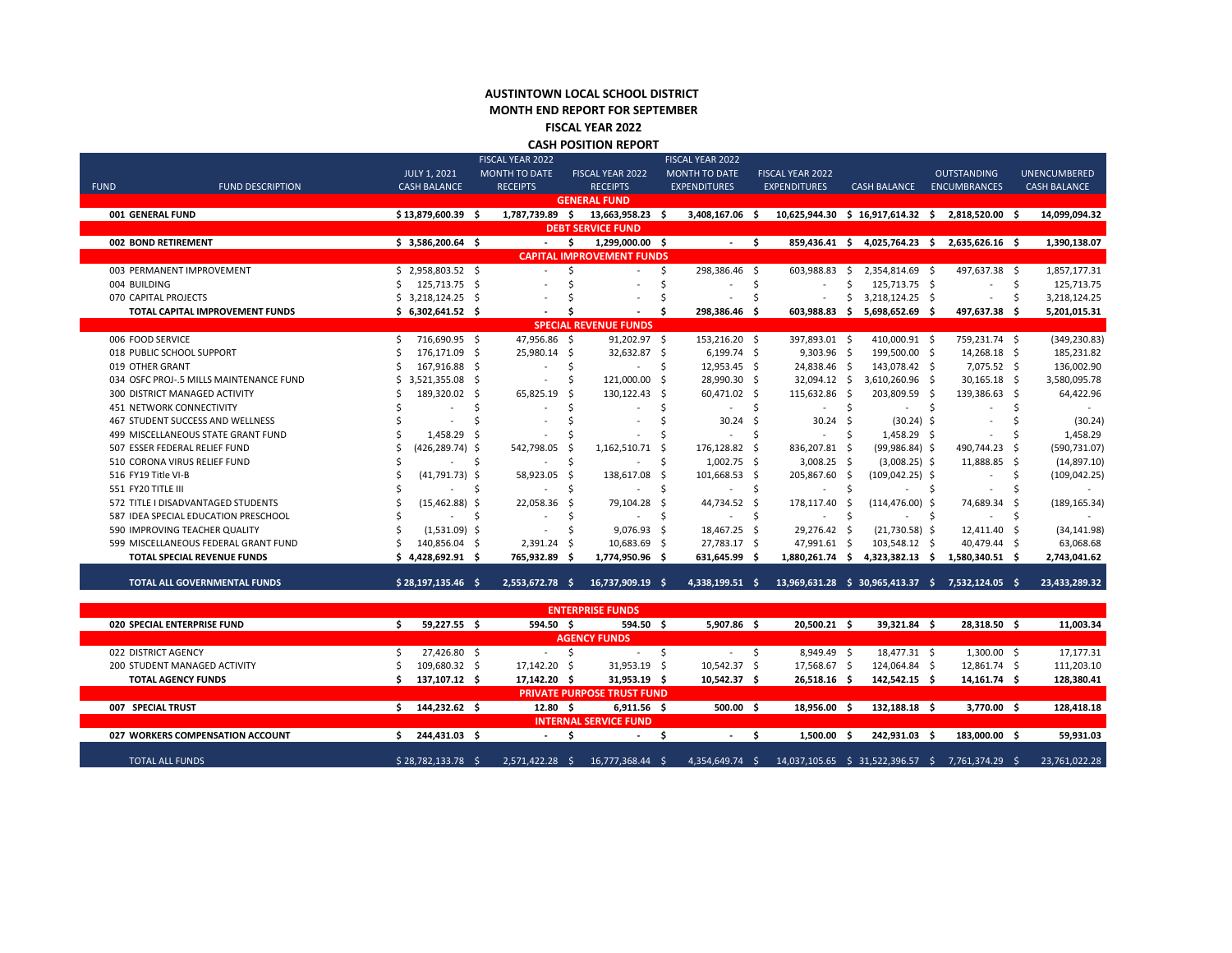|              |                                         |    |                       | <b>BUDGET REPORT</b>             |                   |     |                   |     |                                   |     |                               |                      |
|--------------|-----------------------------------------|----|-----------------------|----------------------------------|-------------------|-----|-------------------|-----|-----------------------------------|-----|-------------------------------|----------------------|
|              |                                         |    | FISCAL YEAR 2022      | <b>PRIOR YEAR</b>                | <b>FYTD BOARD</b> |     |                   |     |                                   |     |                               | <b>BUDGET</b>        |
|              |                                         |    | <b>ORIGINAL</b>       | <b>CARRYOVER</b>                 | APPROVED          |     | FISCAL YEAR 2022  |     | FISCAL YEAR 2022                  |     | <b>OUTSTANDING</b>            | <b>AVAILABLE FOR</b> |
| <b>FUND</b>  | <b>FUND DESCRIPTION</b>                 |    | <b>APPROPRIATIONS</b> | <b>ENCUMBRANCES</b>              | <b>AMENDMENTS</b> |     | <b>EXPENDABLE</b> |     | <b>EXPENDITURES</b>               |     | <b>ENCUMBRANCES</b>           | <b>EXPENDITURE</b>   |
|              |                                         |    |                       | <b>GENERAL FUND</b>              |                   |     |                   |     |                                   |     |                               |                      |
|              | 001 GENERAL FUND                        | Ś. | 44,500,388.77 \$      | 215,222.28 \$                    | $\sim$            | \$  |                   |     | 44,715,611.05 \$ 10,625,944.30 \$ |     | 2,818,520.00 \$ 31,271,146.75 |                      |
|              |                                         |    |                       | <b>DEBT SERVICE FUND</b>         |                   |     |                   |     |                                   |     |                               |                      |
|              | 002 BOND RETIREMENT                     | Ś. | 3,809,666.91 \$       |                                  | \$<br>$\sim$      | \$. | 3,809,666.91 \$   |     | 859,436.41 \$                     |     | 2,635,626.16 \$               | 314,604.34           |
|              |                                         |    |                       | <b>CAPITAL IMPROVEMENT FUNDS</b> |                   |     |                   |     |                                   |     |                               |                      |
|              | 003 PERMANENT IMPROVEMENT               |    | 2,900,000.00 \$       |                                  |                   | Ŝ.  | 2,900,000.00 \$   |     | 603,988.83                        | -S  | 497,637.38 \$                 | 1,798,373.79         |
| 004 BUILDING |                                         |    |                       |                                  |                   |     |                   | S   |                                   |     |                               |                      |
|              | 070 CAPITAL PROJECTS                    |    | 100,000.00            |                                  |                   |     | 100,000.00 \$     |     |                                   |     |                               | 100,000.00           |
|              | TOTAL CAPITAL IMPROVEMENT FUNDS         |    | 3,000,000.00 \$       |                                  |                   |     | 3,000,000.00 \$   |     | 603,988.83                        |     | 497,637.38 \$                 | 1,898,373.79         |
|              |                                         |    |                       | <b>SPECIAL REVENUE FUNDS</b>     |                   |     |                   |     |                                   |     |                               |                      |
|              | 006 FOOD SERVICE                        |    | 1,750,718.39 \$       | 47,348.58 \$                     |                   | Ŝ.  | 1,798,066.97 \$   |     | 397,893.01 \$                     |     | 759,231.74 \$                 | 640,942.22           |
|              | 018 PUBLIC SCHOOL SUPPORT               |    | 132,052.45 \$         | 834.00 \$                        |                   |     | 132,886.45 \$     |     | $9,303.96$ \$                     |     | 14,268.18 \$                  | 109,314.31           |
|              | 019 OTHER GRANT                         |    | 38,000.00 \$          | 583.02 \$                        |                   |     | 38,583.02 \$      |     | 24,838.46 \$                      |     | 7,075.52 \$                   | 6,669.04             |
|              | 034 OSFC PROJ-.5 MILLS MAINTENANCE FUND |    | 297,408.19 \$         |                                  |                   |     | 297,408.19 \$     |     | 32,094.12 \$                      |     | 30,165.18 \$                  | 235,148.89           |
|              | 300 DISTRICT MANAGED ACTIVITY           |    | 330,743.15 \$         | 16,101.46                        |                   |     | 346,844.61 \$     |     | 115,632.86                        | -Ś  | 139,386.63 \$                 | 91,825.12            |
|              | 451 DATA COMMUNICATION FUND             |    | 7,200.00 \$           |                                  |                   |     | 7,200.00 \$       |     |                                   |     |                               | 7,200.00             |
|              | 467 STUDENT SUCCESS AND WELLNESS        |    |                       |                                  |                   |     |                   |     | 30.24                             |     |                               | (30.24)              |
|              | 499 MISCELLANEOUS STATE GRANT FUND      |    |                       |                                  |                   |     |                   |     |                                   |     |                               |                      |
|              | 507 ESSER FEDERAL RELIEF FUND           |    | 8,446,104.25 \$       | 422,243.51 \$                    |                   |     | 8,868,347.76 \$   |     | 836,207.81                        | -S  | 490,744.23                    | 7,541,395.72         |
|              | 510 CORONA VIRUS RELIEF FUND            |    | 119,337.43 \$         | 9,666.67                         |                   |     | 129,004.10 \$     |     | 3,008.25                          | -S  | 11,888.85 \$                  | 114,107.00           |
|              | 516 FY19 Title VI-B                     |    | 1,092,900.53 \$       |                                  |                   |     | 1,092,900.53 \$   |     | 205,867.60                        |     | $\overline{\phantom{a}}$      | 887,032.93           |
|              | 551 FY20 TITLE III LEP                  |    |                       |                                  |                   |     |                   | Ŝ   |                                   |     |                               |                      |
|              | 572 TITLE I DISADVANTAGED STUDENTS      |    | 907,190.81 \$         | 1,279.58                         |                   |     | 908,470.39 \$     |     | 178,117.40                        |     | 74,689.34 \$                  | 655,663.65           |
|              | 587 IDEA SPECIAL ED. PRESCHOOL          |    |                       |                                  |                   |     | 14,879.91 \$      |     |                                   |     |                               | 14,879.91            |
|              | 590 IMPROVING TEACHER QUALITY           |    | 165,350.38 \$         |                                  |                   |     | 165,350.38 \$     |     | 29,276.42 \$                      |     | 12,411.40 \$                  | 123,662.56           |
|              | 599 MISCELLANEOUS FEDERAL GRANT FUND    |    | 190,965.20 \$         | $7,143.11$ \$                    |                   |     | 198,108.31 \$     |     | 47,991.61 \$                      |     | 40,479.44 \$                  | 109,637.26           |
|              | <b>TOTAL SPECIAL REVENUE FUNDS</b>      |    | 13,477,970.78 \$      | 505,199.93 \$                    |                   |     | 13,998,050.62     | - S | 1,880,261.74                      | - S | 1,580,340.51 \$ 10,537,448.37 |                      |
|              |                                         |    |                       |                                  |                   |     |                   |     |                                   |     |                               |                      |
|              | TOTAL ALL GOVERNMENTAL FUNDS            | Ś  | 64,788,026.46 \$      | 720,422.21 \$                    |                   |     |                   |     | 65,523,328.58 \$ 13,969,631.28 \$ |     | 7,532,124.05 \$ 44,021,573.25 |                      |
|              |                                         |    |                       |                                  |                   |     |                   |     |                                   |     |                               |                      |
|              |                                         |    |                       | <b>ENTERPRISE FUNDS</b>          |                   |     |                   |     |                                   |     |                               |                      |
|              | 020 SPECIAL ENTERPRISE FUND             | Ś. | 71,701.00 \$          | $\overline{\phantom{a}}$         | \$<br>$\sim 100$  | \$  | 71,701.00 \$      |     | 20,500.21 \$                      |     | 28,318.50 \$                  | 22,882.29            |
|              |                                         |    |                       | $\mathbf{0}$                     |                   |     |                   |     |                                   |     |                               |                      |
|              |                                         |    |                       |                                  |                   |     |                   |     |                                   |     |                               |                      |

| AUSTINTOWN LOCAL SCHOOL DISTRICT      |
|---------------------------------------|
| <b>MONTH END REPORT FOR SEPTEMBER</b> |

**FISCAL YEAR 2022**

|                                  |                  | <b>ENTERPRISE FUNDS</b>           |                          |               |    |                  |                 |                 |
|----------------------------------|------------------|-----------------------------------|--------------------------|---------------|----|------------------|-----------------|-----------------|
| 020 SPECIAL ENTERPRISE FUND      | 71,701.00 \$     | $\overline{\phantom{a}}$          |                          | 71,701.00 \$  |    | 20,500.21        | 28,318.50 \$    | 22,882.29       |
|                                  |                  | O                                 |                          |               |    |                  |                 |                 |
| 022 DISTRICT AGENCY              | 27,000.00 \$     |                                   | $\overline{\phantom{a}}$ | 27,000.00 \$  |    | 8,949.49         | 1,300.00<br>- S | 16,750.51       |
| 200 STUDENT MANAGED ACTIVITY     | 182,628.28 \$    |                                   | $\sim$                   | 182,628.28 \$ |    | 17,568.67 \$     | 12,861.74 \$    | 152,197.87      |
| <b>TOTAL AGENCY FUNDS</b>        | 209,628.28 \$    |                                   |                          | 209,628.28 \$ |    | 26,518.16 \$     | 14,161.74 \$    | 168,948.38      |
|                                  |                  | <b>PRIVATE PURPOSE TRUST FUND</b> |                          |               |    |                  |                 |                 |
| 007 SPECIAL TRUST                | 23,700.00 \$     |                                   |                          | 23,700.00 \$  |    | 18,956.00 \$     | 3,770.00 \$     | 974.00          |
|                                  |                  | <b>INTERNAL SERVICE FUND</b>      |                          |               |    |                  |                 |                 |
| 027 WORKERS COMPENSATION ACCOUNT | 150,000.00 \$    |                                   |                          | 150,000.00    |    | 1,500.00         | 183,000.00 \$   | (34,500.00)     |
|                                  |                  |                                   |                          |               |    |                  |                 |                 |
| <b>TOTAL ALL FUNDS</b>           | 65,243,055.74 \$ | 720,422.21 \$                     | $\sim 100$               | 65,978,357.86 | S. | 14,037,105.65 \$ | 7,761,374.29    | \$44,179,877.92 |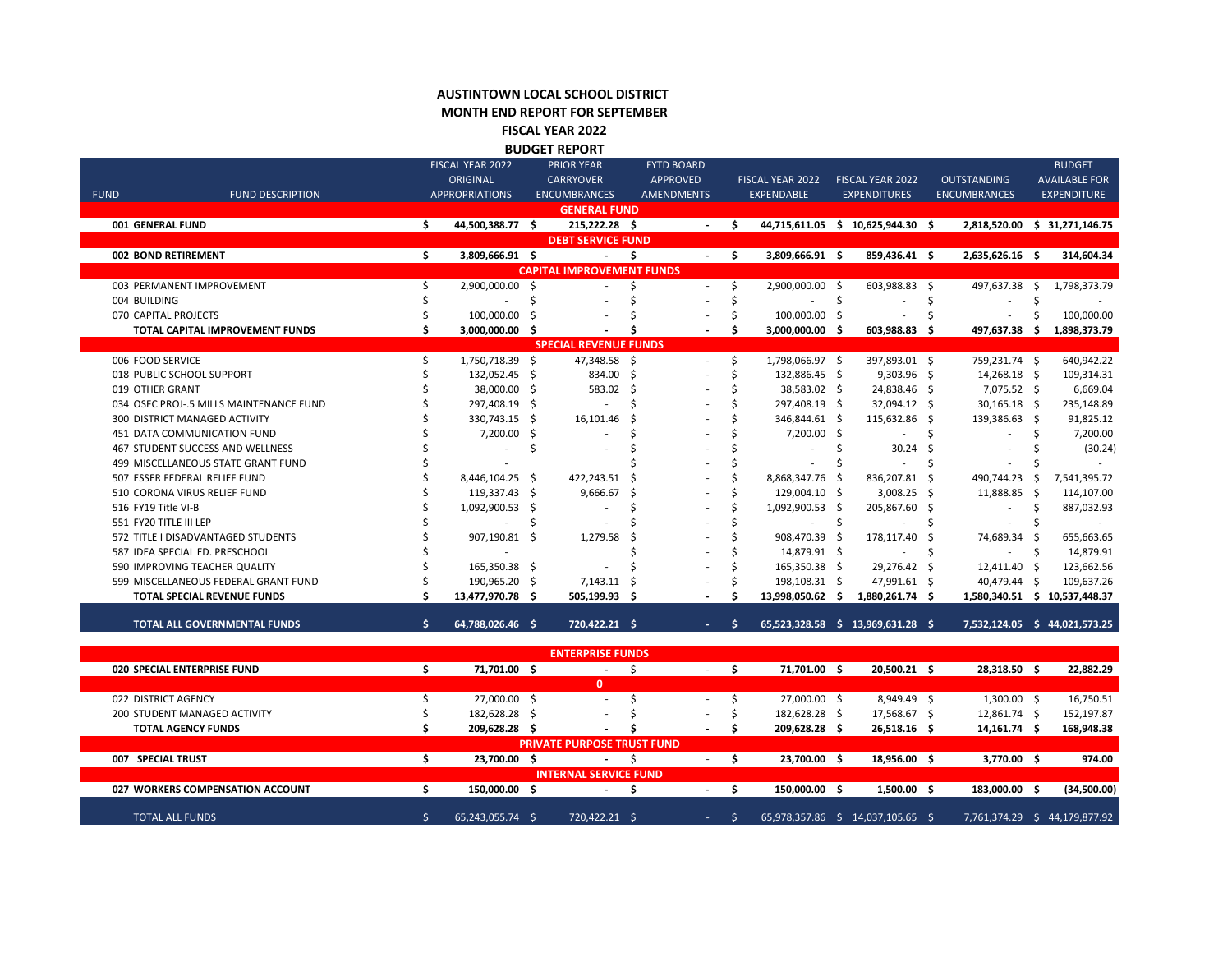### **AUSTINTOWN LOCAL SCHOOL DISTRICT MONTH END REPORT FOR SEPTEMBER FISCAL YEAR 2022 INVESTMENT REPORT**

| <b>TOTAL REDTREE INVESTMENTS</b> | 7,993,374.55         |                                       | 15,367.26                     | 50,544.70                | 2.06%            |
|----------------------------------|----------------------|---------------------------------------|-------------------------------|--------------------------|------------------|
| <b>MONEY MARKET</b>              | 17,561.80            |                                       |                               |                          | 0.01%            |
| <b>CERTIFICATES OF DEPOSIT</b>   | 5,134,065.15         |                                       |                               |                          | 2.41%            |
| US GOVERNMENT AGENCY DISCOUNT    | 1,098,465.35         |                                       |                               |                          | 0.19%            |
| US GOVERNMENT AGENCY             | 1,743,282.25         |                                       |                               |                          | 0.44%            |
|                                  |                      | REDTREE INVESTMENTS HELD BY U.S. BANK |                               |                          |                  |
| <b>BANK INVESTMENT TYPE</b>      | <b>BALANCE VALUE</b> |                                       | <b>SEPTEMBER</b>              | POSTED TO DATE           | <b>RATE</b>      |
|                                  |                      |                                       | <b>MANAGEMENT FEES FOR</b>    | <b>INVESTMENT INCOME</b> | <b>INTEREST</b>  |
|                                  |                      |                                       | <b>INVESTMENT INCOME LESS</b> | <b>FISCAL YEAR 2022</b>  | <b>SEPTEMBER</b> |

|                                                   |                      | SECURITIES<br><b>HIL</b> |           |           |       |
|---------------------------------------------------|----------------------|--------------------------|-----------|-----------|-------|
| <b>HILLTOP SECURITIES</b>                         | 191 N<br>4,743,131.U |                          | 140.96    | 140.96    | 0.43% |
| L REDTREE AND HILLTOP INVESTMENTS<br><b>TOTAL</b> | 10,736,127.42        |                          | 15,508.22 | 50.685.66 | 2.03% |

|                              |               | <b>MONEY MARKET ACCOUNTS</b> |           |           |       |
|------------------------------|---------------|------------------------------|-----------|-----------|-------|
| <b>STAR OHIO</b>             | 108,627.66    |                              | 7.01      | 21.05     | 0.08% |
| <b>FARMERS NATIONAL BANK</b> | 19,702,906.31 |                              | 2.216.02  | 6,330.25  | 0.13% |
| TOTAL MONEY MARKET ACCOUNTS  | 19,811,533.97 |                              | 2.223.03  | 6,351.30  | 0.67% |
|                              |               |                              |           |           |       |
| <b>TOTAL INVESTMENTS</b>     | 27,804,908.52 |                              | 17,731.25 | 57,036.96 |       |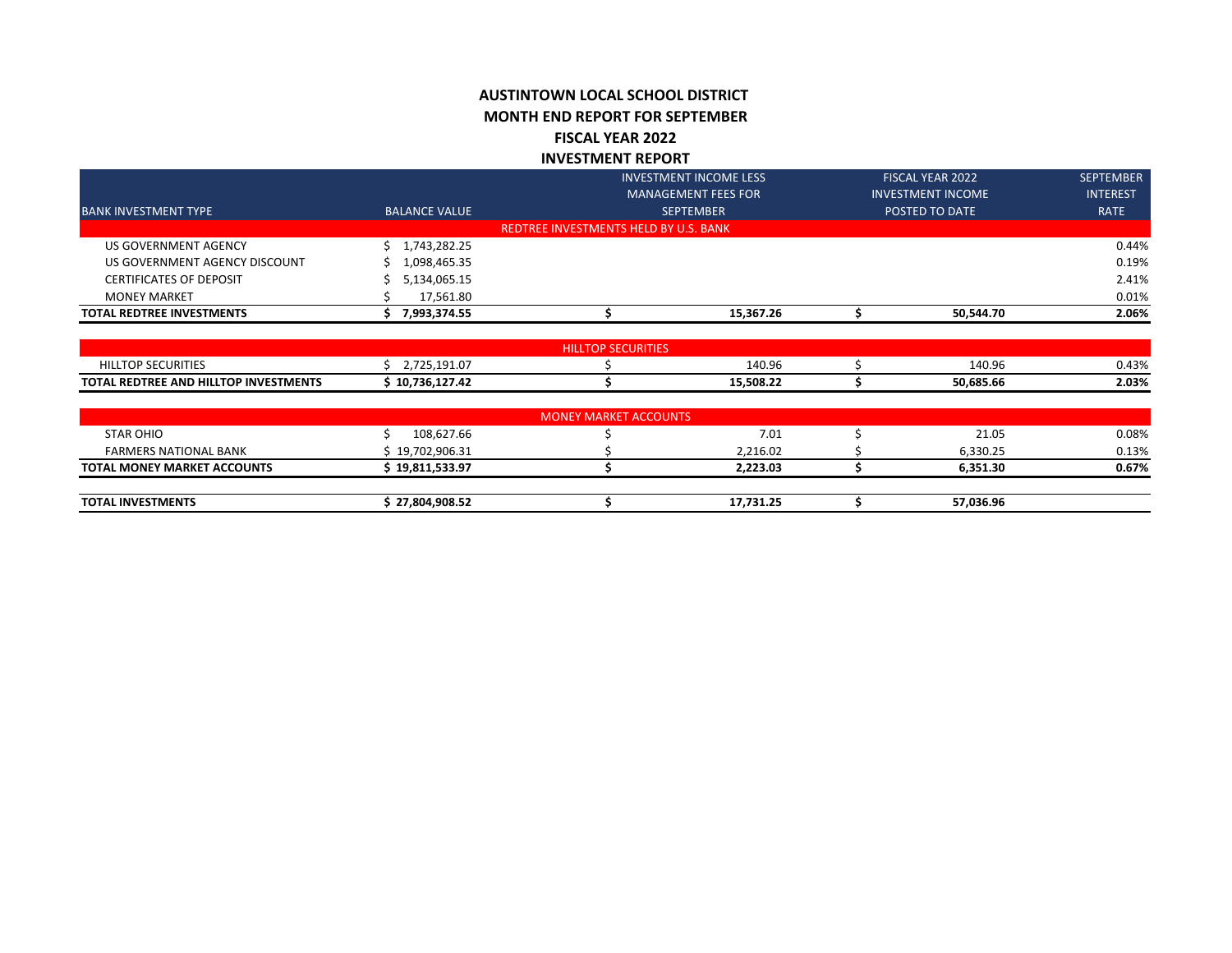#### **AUSTINTOWN LOCAL SCHOOL DISTRICT MONTH END REPORT FOR SEPTEMBER FISCAL YEAR 2022 BANK RECONCILIATION**<br>\$1,500,000.00

| <b>Farmers Sweep</b>                                              |          | \$1,500,000.00    |  |                                               |    |        |
|-------------------------------------------------------------------|----------|-------------------|--|-----------------------------------------------|----|--------|
| <b>Farmers Money Market</b>                                       |          | \$19,702,906.31   |  |                                               |    |        |
| <b>HillTop Securities</b>                                         |          | \$2,977,442.79    |  |                                               |    |        |
| Star Ohio                                                         |          | \$108,627.66      |  |                                               |    |        |
| <b>Red Tree Investments</b>                                       |          | \$7,993,374.55    |  |                                               |    |        |
| <b>BANK BALANCES</b>                                              |          | \$32,282,351.31   |  |                                               |    |        |
| <b>OUTSTANDING PETTY CASH</b>                                     |          |                   |  |                                               |    |        |
| <b>Athletics Change Fund</b>                                      | \$       | 5,000.00          |  |                                               |    |        |
| <b>Food Service</b>                                               | \$       | 550.00            |  |                                               |    |        |
| <b>Building Change Fund</b>                                       |          | 50.00             |  |                                               |    |        |
|                                                                   |          |                   |  |                                               |    |        |
| <b>Treasurer Office</b><br><b>Outstanding Petty Cash</b>          | \$<br>\$ | 50.00<br>5,650.00 |  |                                               |    |        |
|                                                                   |          |                   |  |                                               |    |        |
| <b>OUTSTANDING A/P CHECKS</b><br><b>OUSTANDING PAYROLL CHECKS</b> | \$       | (759, 192.99)     |  |                                               |    |        |
| AP RECON                                                          | \$       | (6,862.79)        |  |                                               |    |        |
| <b>PAYROLL RECON</b>                                              | \$       | 451.04            |  |                                               |    |        |
| <b>BANK BALANCE</b>                                               |          | 31,522,396.57     |  |                                               |    |        |
| <b>FUND BALANCE</b>                                               |          | 31,522,396.57     |  |                                               |    |        |
| <b>Bank Balance = Fund Balance</b>                                |          | 0.00              |  |                                               |    |        |
| <b>OUTSTANDING A/P CHECK CALCULATION:</b>                         |          |                   |  | <b>OUTSTANDING Payroll CHECK CALCULATION:</b> |    |        |
| <b>Current A/P Outstanding Checks</b>                             |          |                   |  | <b>Current Payroll Outstanding Checks</b>     |    |        |
|                                                                   |          |                   |  |                                               |    |        |
| <b>OUTSTANDING A/P CORRECTIONS CALCULATION:</b>                   |          |                   |  |                                               |    |        |
| <b>DFAS Payments</b>                                              | \$       | (2,861.60)        |  |                                               | \$ | 451.04 |
| <b>TITAN PAYMENTS</b>                                             | \$       | 780.92            |  |                                               |    |        |
| Commerce                                                          |          | (5,772.23)        |  |                                               |    |        |
| <b>Payroll Account Transfer</b>                                   |          | 990.12            |  |                                               |    |        |
|                                                                   |          |                   |  |                                               |    |        |

**Corrections (6,862.79)**

**Total A/P** 

|                      | Current Payroll Outstanding Checks |              |
|----------------------|------------------------------------|--------------|
|                      |                                    |              |
|                      |                                    |              |
|                      |                                    | \$<br>451.04 |
|                      |                                    |              |
|                      |                                    |              |
|                      |                                    |              |
|                      |                                    |              |
|                      |                                    |              |
|                      |                                    |              |
| <b>Total Payroll</b> |                                    |              |
| <b>Corrections</b>   |                                    | 451.04       |
|                      |                                    |              |